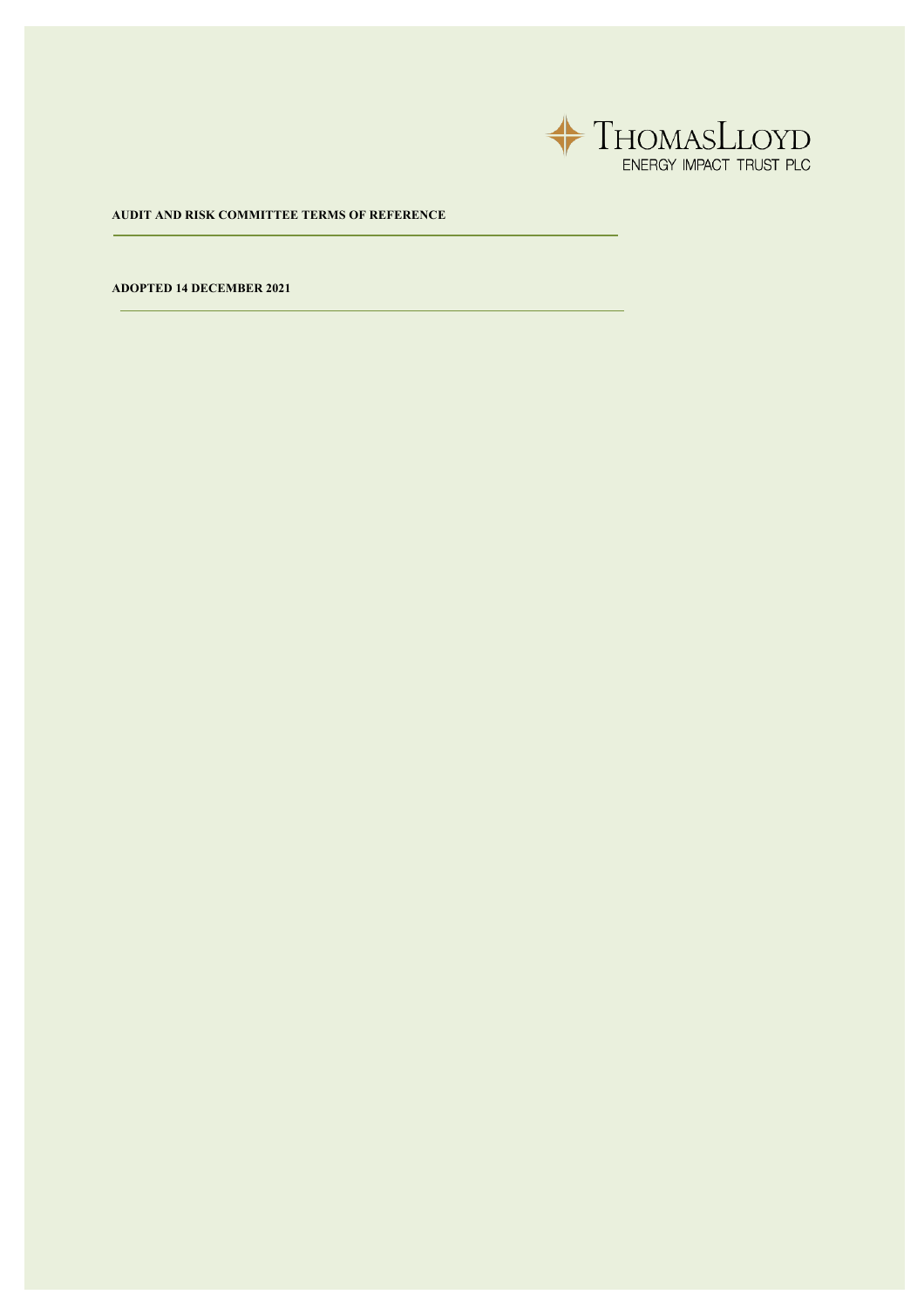

# **THOMASLLOYD ENERGY IMPACT TRUST PLC**

# **AUDIT AND RISK COMMITTEE TERMS OF REFERENCE**

### **1 DEFINITIONS**

- 1.1 Reference to the "**Company**" shall mean ThomasLloyd Energy Impact Trust PLC.
- 1.2 Reference to the "**Committee**" shall mean the Audit and Risk Committee.
- 1.3 Reference to the "**Board**" shall mean the board of directors of the Company.
- 1.4 Unless otherwise stated, reference to "**Chair**" shall mean the Chair of the Committee.
- 1.5 Reference to the "**Market Abuse Regulation**" shall mean the UK version of Regulation (EU) No 596/2014 of the European Parliament and of the Council on 16 April 2014 on market abuse, which is part of UK law by virtue of the European Union (Withdrawal) Act 2018.
- 1.6 Reference to the "**Prospectus Regulation**" shall mean the UK version of Regulation (EU) 2017/1129 of the European Parliament and of the Council of 14 June 2017 on the prospectus to be published when securities are offered to the public or admitted to trading on a regulated market, and repealing Directive 2003/71/EC, which is part of UK law by virtue of the European Union (Withdrawal) Act 2018, as amended by The Prospectus (Amendment, etc) (EU Exit) Regulations 2019.
- 1.7 Unless otherwise stated, reference to "**Secretary**" shall mean the Secretary of the Committee.
- 1.8 Unless otherwise stated, a reference to:
	- (a) any EU directive, EU regulation, EU decision, EU tertiary legislation or provision of the EEA agreement (an "**EU Matter**") which is to form part of UK domestic law by application of section 3 of the European Union (Withdrawal) Act 2018 shall be read as a reference to that EU Matter as it forms (by virtue of section 3 of the European Union (Withdrawal) Act 2018) part of UK domestic law and as modified by domestic law from time to time; and
	- (b) any EU entity shall be read as a reference to the UK institution, authority or body to which its functions were transferred,

and words and expressions used in this paragraph 1.8 shall have the meanings given to them respectively in the European Union (Withdrawal) Act 2018.

#### **2 CONSTITUTION AND PURPOSE**

- 2.1 The Committee has been established by resolution of the Board and is to be known as the Audit and Risk Committee.
- 2.2 The role of the Audit and Risk Committee is to assist the Board by reviewing and monitoring:
	- (a) the policies and procedures ensuring the independence and effectiveness of the internal and external audit functions;
	- (b) the integrity of the financial and narrative statements;
	- (c) the Company's internal control frameworks;
	- (d) the extent of principal risks the Company is willing to take to action its long-term strategic objectives; and
	- (e) the Company's internal financial controls and internal control and risk management systems.
- 2.3 These terms of reference may be amended from time to time by a resolution of the Board.

### **3 MEMBERSHIP**

3.1 The Committee shall comprise at least three members. Members of the Committee shall be appointed by the Board, on the recommendation of the Nomination Committee in consultation with the Chair of the Committee. The Board shall appoint the Chair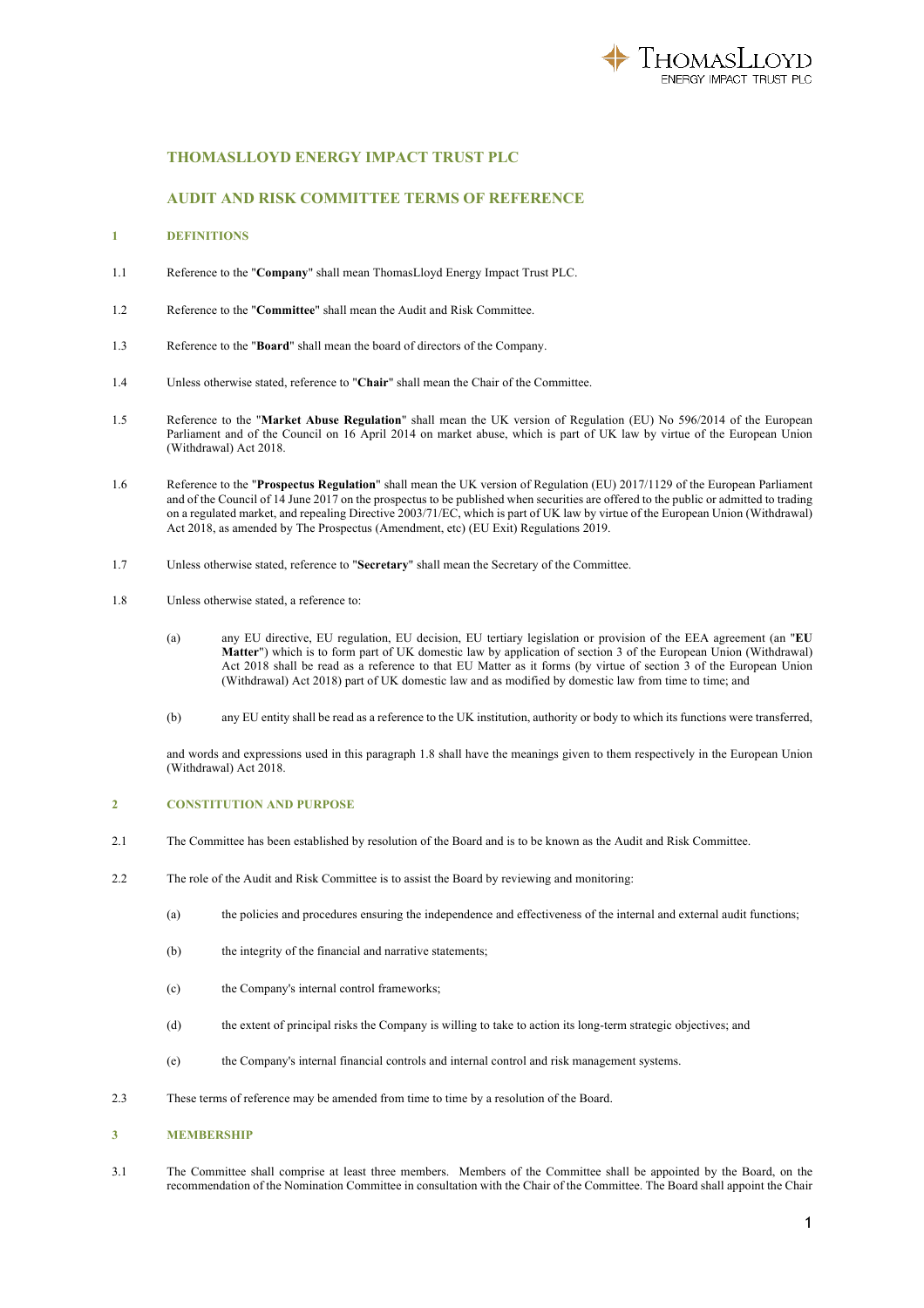

of the Committee who shall be an independent non-executive director.

- 3.2 All members of the Committee shall be independent non-executive directors, at least one of whom shall have recent and relevant financial experience, ideally with a professional qualification from an internationally recognised professional accountancy body and with competence in accounting and/or auditing, or experience in internal audit and risk management and previous listed investment company audit committee experience. As a whole, the Committee should have competence relevant to the sector in which the Company operates and experience of corporate financial matters. The Chair of the Board may also serve on the Committee as an additional member if he or she was considered independent on appointment, but shall not chair the Committee. Any member who fails to remain independent will step down from the Committee.
- 3.3 Appointments to the Committee shall be for a period of up to three years, which may be extended by further three year periods, provided the members continue to be independent.
- 3.4 The Board shall regularly review the membership of the Committee to ensure that its membership is refreshed and undue reliance is not placed on particular individuals
- 3.5 Only members of the Committee have the right to attend Committee meetings. However, other individuals (if not members of the Committee) such as other directors of the Company, representatives of the alternative investment fund manager, investment manager, administrator or other external advisers may be invited to attend all or part of any meeting, as and when appropriate and necessary.
- 3.6 The external auditor of the Company will be invited to attend meetings of the Committee on a regular basis, as appropriate. The Committee should have at least one annual meeting, or part thereof, with the external auditor without representatives of the alternative investment fund manager, investment manager or administrator being present should the Committee deem that to be necessary.
- 3.7 The Board may fill vacancies in the Committee by appointment from amongst the Board.
- 3.8 Each member of the Committee shall disclose to the Committee:
	- (a) any personal financial or other interest in any matter to be decided by the Committee; or
	- (b) any potential conflict of interest arising from a cross-directorship or otherwise,

and any such member shall abstain from voting on resolutions of the Committee in relation to which such interest exists and from participating in the discussions concerning such resolutions and (if so required by the Board) shall resign from the Committee.

3.9 Members of the Committee shall at all times give due consideration to the Association of Investment Companies Code of Corporate Governance as applicable to the Company (the "**AIC Code**") and any other laws, codes, rules and regulations applicable to the Company.

#### **4 SECRETARY**

- 4.1 The company secretary, or its nominee, shall act as the Secretary of the Committee and will ensure that the Committee receives information and papers in a timely manner to enable full and proper consideration to be given to issues.
- 4.2 The Committee shall have access to the services of the Secretary on all Committee matters, including: assisting the Chair in planning the Committee's work, drafting meeting agendas, maintaining minutes, drafting of material about its activities for the annual report and interim reports, collection and distribution of information and provision of any necessary practical support.

#### **5 QUORUM AND VOTING ARRANGEMENTS**

- 5.1 The quorum necessary for the transaction of business shall be two members of the Committee. A duly convened meeting of the Committee at which a quorum is present shall be competent to exercise all or any of the authorities, powers and discretions vested in or exercisable by the Committee.
- 5.2 Members may participate in a meeting of the Committee by being physically present together or by means of a telephone or video conference or other communication equipment, provided that all persons participating in the meeting are able to hear and speak to each other throughout such meeting.
- 5.3 Any matters to be determined by the Committee shall be decided by a majority of the votes cast at a meeting of the Committee called for such purpose. Each member of the Committee shall have one vote which may be cast on matters considered at the meeting of the Committee. Any action of the Committee may also be taken by an instrument or instruments in writing, including via email or other electronic means, signed, including via the use of electronic signatures by all members of the Committee (including in counterparts) and any such action shall be as effective as if it had been decided by a majority of votes cast at a meeting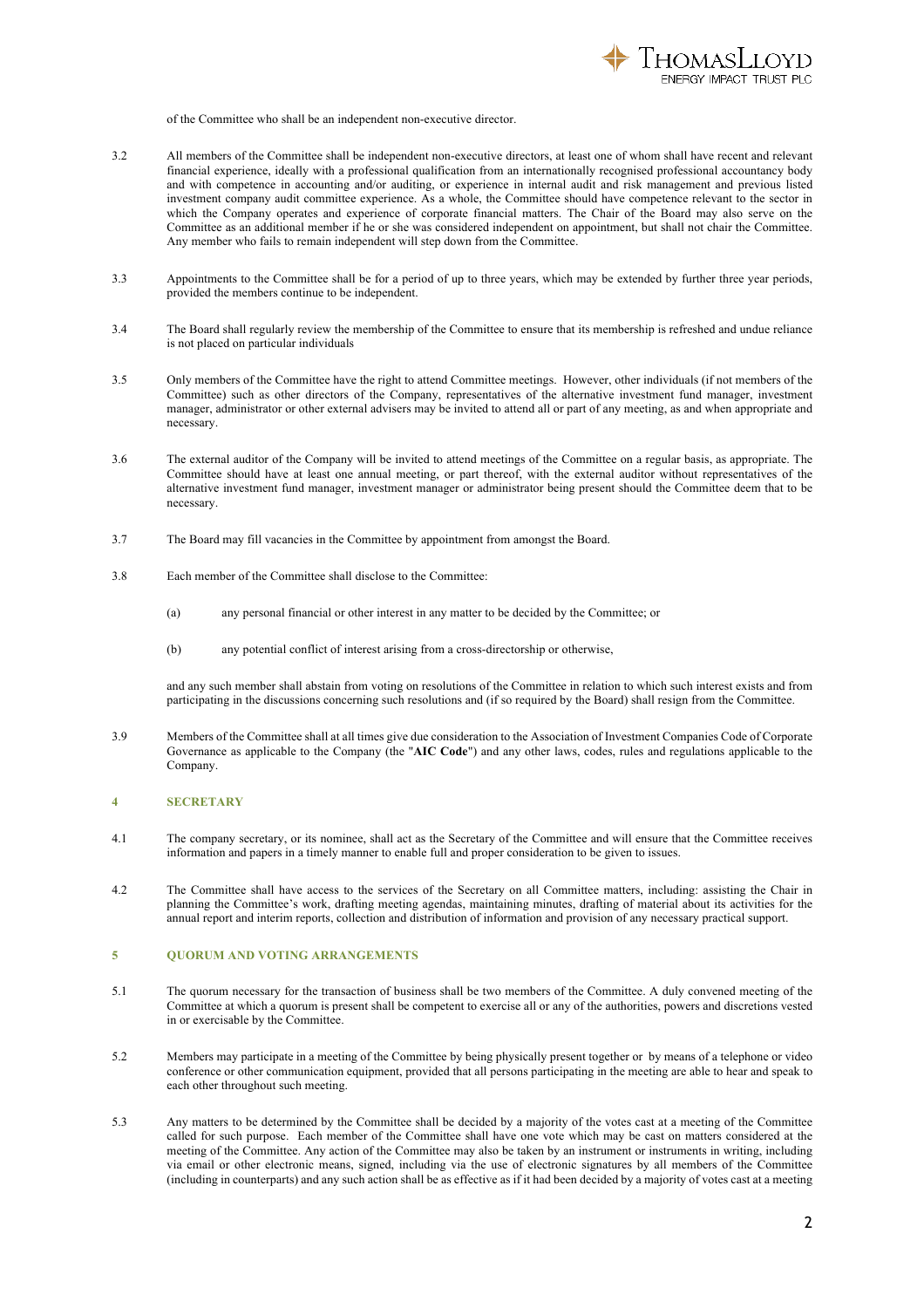

of the Committee called for such purpose.

- 5.4 Except where he or she has a personal interest, the Chair shall have a casting vote.
- 5.5 In the absence of the Chair and/or an appointed deputy, the remaining members present shall elect one of themselves to chair the meeting.
- 5.6 A resolution in writing or via email and signed or otherwise approved via electronic signature by all Committee members will be as effective as a resolution passed at a Committee meeting. Any written resolution shall be tabled and noted at the next meeting of the Committee.

#### **6 FREQUENCY OF MEETINGS**

- 6.1 The Committee shall meet not less than four times a year at appropriate intervals in the financial reporting and audit cycle and otherwise as required.
- 6.2 Outside of the formal meeting programme, the Chair, and to a lesser extent the other Committee members, shall maintain a dialogue with key individuals involved in the Company's governance, including the Chair of the Board and the external audit lead partner.
- 6.3 Meetings can be requested by the external auditor if they consider that to be necessary.

### **7 NOTICE OF MEETINGS**

- 7.1 Meetings of the Committee shall be convened by the Secretary at the request of any of its members.
- 7.2 Unless varied by these terms of reference, meetings and proceedings of the Committee will be governed by the provisions of the Articles regulating the meetings and proceedings of directors.
- 7.3 Unless otherwise agreed by the Committee, notice of each meeting confirming the venue, time and date together with an agenda of items to be discussed, shall be forwarded to each member of the Committee and any other person required to attend and all other non-executive directors no later than five working days before the date of the meeting, unless approval is required at short notice. The Secretary or its nominee shall ensure that supporting information and papers shall be sent to Committee members and other attendees as appropriate at the same time.
- 7.4 Notices, agendas and supporting papers will be sent in electronic form.

### **8 MINUTES OF MEETINGS**

- 8.1 The Secretary shall minute the proceedings and resolutions of all meetings of the Committee, including recording the names of those present and in attendance.
- 8.2 The Secretary shall ascertain at the beginning of each meeting the existence of any conflicts of interest and minute them accordingly.
- 8.3 Draft minutes of Committee meetings shall be agreed with the Chair and then circulated promptly to all members of the Board, unless it would be inappropriate to do so in the opinion of the Chair, for example as a result of a conflict of interest.

## **9 SHAREHOLDER ENGAGEMENT**

- 9.1 The Chair (or their nominated representative) shall attend the Company's annual general meeting or any general meeting relating to the Committee's area or responsibility prepared to respond to any shareholder questions on the Committee's activities.
- 9.2 The Chair should seek engagement with shareholders on significant matters related to the Committee's area of responsibility.
- 9.3 A section of the Annual Report shall describe the work of the Committee as required by the AIC Code, which shall be approved by the Committee, including:
	- (a) the significant issues that the Committee considered relating to the financial statements, and how these issues were addressed;
	- (b) an explanation of how the Committee has assessed the independence and effectiveness of the external audit process and the approach taken to the appointment or re-appointment of the external auditor, information on the length of tenure of the current audit firm, when a tender was last conducted, and advance notice of any retendering plans;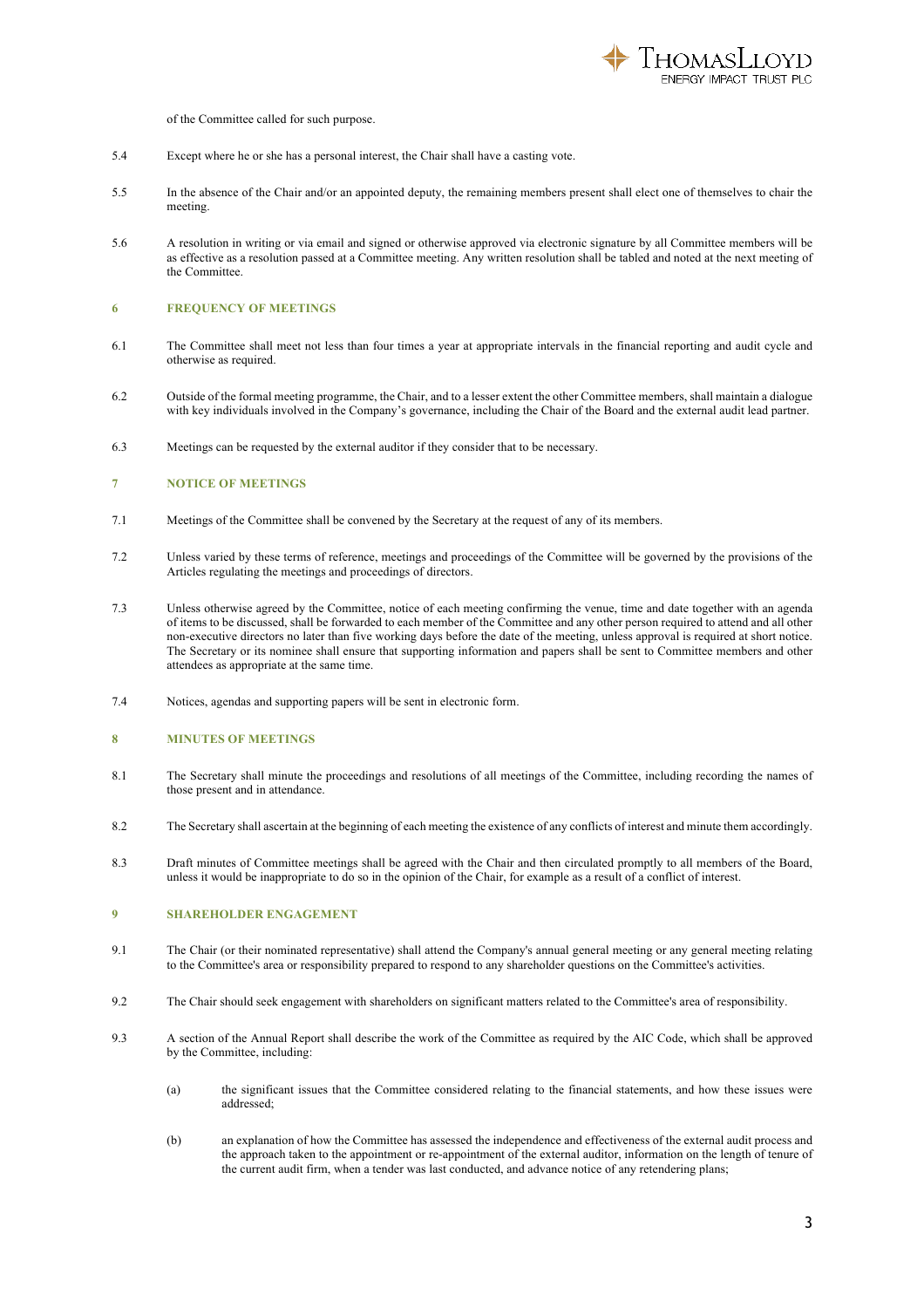

- (c) in the case of the Board not accepting the Committee's recommendation on the Company's external auditor appointment, reappointment or removal, a statement from the Committee explaining its recommendation and the reasons why the Board has taken a different position (this should also be supplied in any papers recommending appointment or reappointment);
- (d) an explanation of how auditor independence and objectivity are safeguarded, if the external auditor provides non-audit services;
- (e) the actions taken to monitor and review the effectiveness of the Company's risk management and internal control systems;
- (f) the actions taken to review the Company's procedures to manage or mitigate principal risks and to identify emerging risks;
- (g) the actions taken to evaluate the Company's principal risks, to be taken into account by the Board when assessing the Company's prospects; and
- (h) the actions taken to review and approve the statements to be included in the Annual Report concerning the Company's internal controls and risk management.

# **10 DUTIES**

The Committee should have oversight of, and carry out the duties below for, the Company, major subsidiary undertakings (if any) and the group (if a group is in existence) as a whole, as appropriate.

# 10.1 **Financial Reporting**

- (a) The Committee shall monitor the integrity of the financial statements of the Company, including its annual and interim reports and any other formal announcements or presentations relating to its financial performance, and review and report to the Board on significant financial reporting issues and judgements which those statements contain having regard to matters communicated to it by the external auditor.
- (b) In particular, the Committee shall review and challenge where necessary the Company's financial statements taking into account:
	- (i) the consistency of, and any changes to, accounting policies both on a year on year basis and across the Company;
	- (ii) decisions requiring a major element of judgement;
	- (iii) the accounting applied to significant or unusual transactions;
	- (iv) whether the Company has followed appropriate accounting standards and, where necessary, made appropriate estimates and judgements, taking into account the views of the external auditor;
	- (v) any significant adjustments resulting from the audit;
	- (vi) compliance with applicable regulatory and legal requirements;
	- (vii) compliance with best practice in the area of corporate governance;
	- (viii) the clarity and completeness of disclosure in the Company's financial reports and the context in which statements are made; and
	- (ix) all material information presented with the financial statements, such as the strategic report and the corporate governance statement (in so far as it relates to financial matter, the audit and to risk management and internal controls).
- (c) The Committee shall review the annual report in its entirety.
- (d) The Committee shall review other published financial reports or data produced by the Company from time to time.
- (e) The Committee shall review press statements and advertisements relating to financial matters prior to their issue.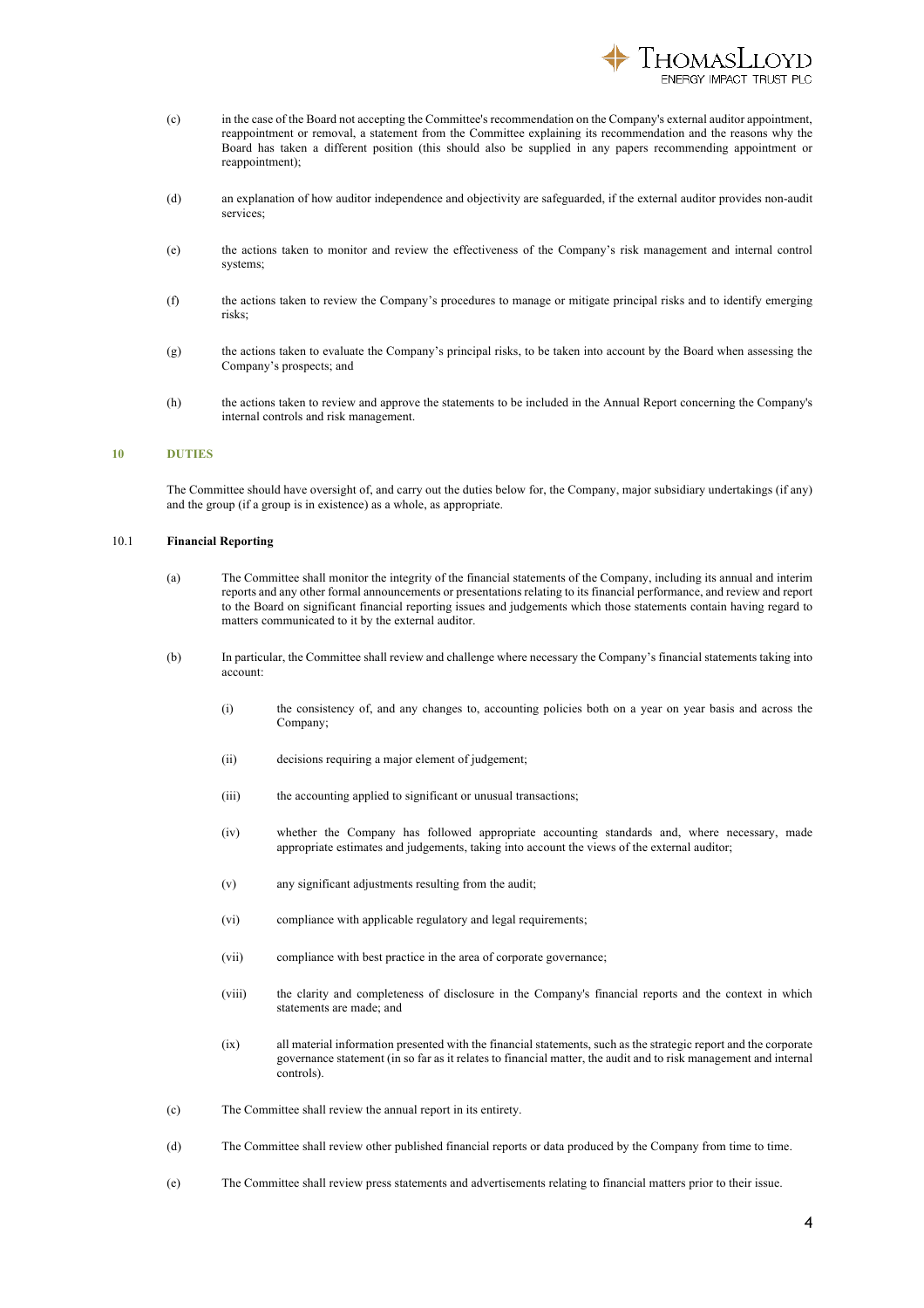

- (f) For the purposes of the viability statement, assessing:
	- i) the current position of the Company's emerging and principal risks, including those that would threaten its business model, future performance, solvency or liquidity and reputation, and how they are managed and mitigated; and
	- ii) the prospects of the Company over such period deemed appropriate.
- (g) The Committee shall review any other statements requiring Board approval which contain financial information first, where to carry out a review prior to Board approval would be practicable and consistent with any prompt reporting requirements under any law or regulation including the Listing Rules (the "**Listing Rules**") or the Disclosure Guidance and Transparency Rules (the "**Disclosure Guidance and Transparency Rules**") made by the Financial Conduct Authority (the "**FCA**") under section 73A of the Financial Services and Markets Act 2000, as amended and the Market Abuse Regulation.
- (h) Where the Committee is not satisfied with any aspect of the proposed financial reporting by the Company, it shall report its views to the Board.

# 10.2 **Narrative reporting**

- (a) The Committee should review the content of the annual report and accounts and advise the Board (where requested by the Board) on whether, taken as a whole, it is fair, balanced and understandable and provides the information necessary for shareholders to assess the Company's position and performance, business model and strategy and whether it informs the Board's statement in the annual report on these matters that is required under the AIC Code. Final approval of the annual report and accounts and half year report shall remain with the Board.
- (b) The Committee shall ensure that the annual report includes:
	- (i) the full text of the Company's published investment policy;
	- (ii) a detailed and meaningful analysis of the Company's investment portfolio; and
	- (iii) a summary of the valuation of the Company's investment portfolio made in accordance with applicable rules, regulations and guidelines.

## 10.3 **Internal controls and risk management systems**

The Committee shall, as appropriate given the nature of the Company:

- (a) keep under review the Company's internal financial controls and review the adequacy and effectiveness of the Company's internal control and risk management systems and monitor the proposed implementation of such controls;
- (b) review the ability of the Company's risk management and internal control systems to identify the risks facing the Company, as well as new and emerging risks, and enable a robust assessment of principal risks;
- (c) review the risk exposures of the Company, including risk to the Company's business model and solvency and liquidity risks;
- (d) oversee the Company's ability to reduce the likelihood of principal risks materialising and the impact of risks that do materialise on the Company;
- (e) review and approve the statements to be included in the annual report concerning internal controls and risk management;
- (f) review and approve statements explaining how assets have been invested with a view to spreading investment risk;
- (g) liaise with the Board and ensure that other statements regarding the alternative investment fund manager and investment manager (and delegation of portfolio management to the investment manager) including relevant details of its remuneration and appointment and its continued appointment, are included in the annual report;
- (h) oversee the Company's compliance with any record-keeping requirements applicable to the Company;
- (i) ensure that risk management is properly considered in decisions of the Board;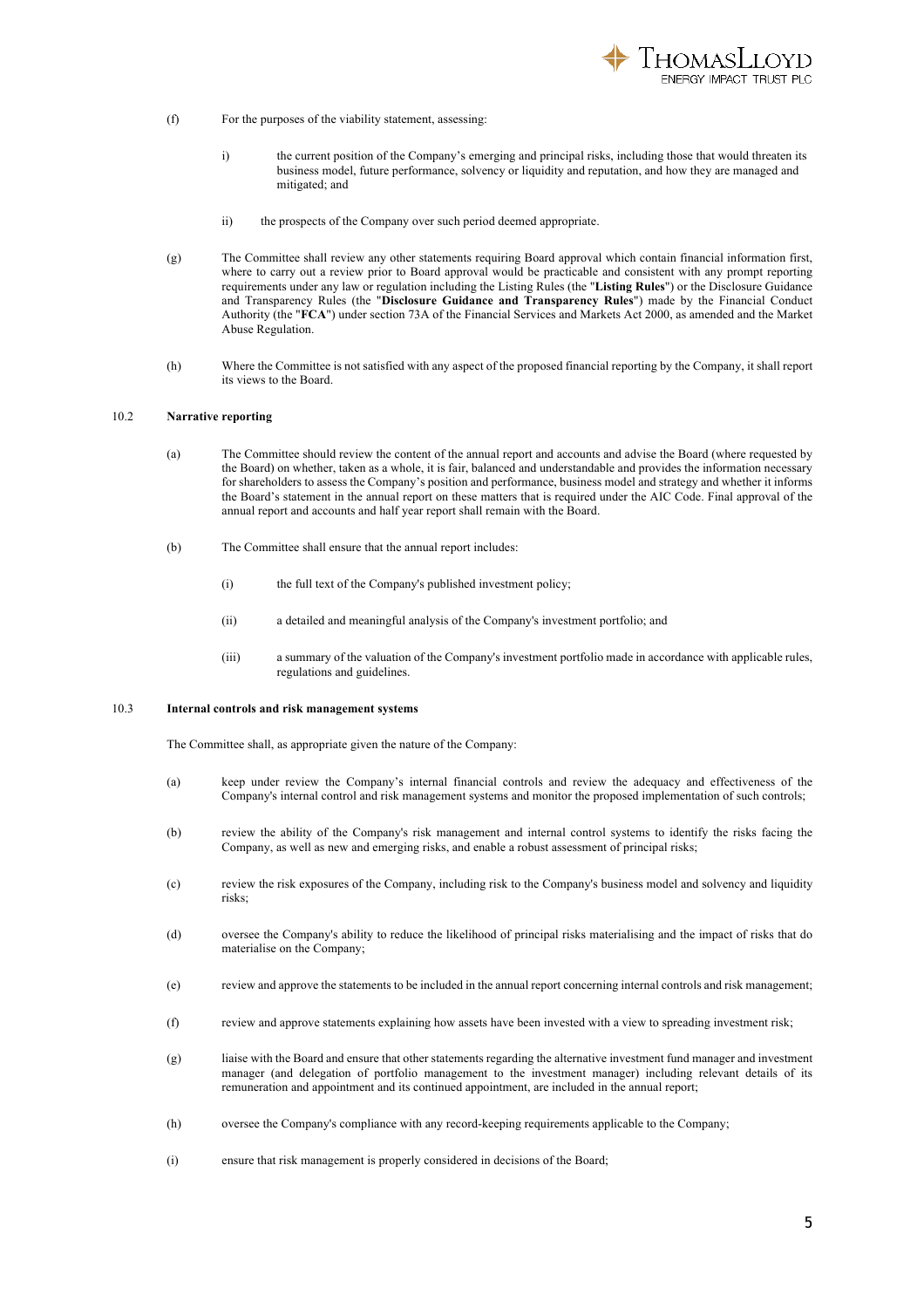

- (j) consider at least annually whether there is a need for an independent valuation of the Company's investment portfolio; and
- (k) consider annually whether there is a need for the Company to have its own internal audit function.

#### 10.4 **Compliance, whistleblowing and fraud**

The Committee shall as appropriate given the nature of the Company:

- (a) review the adequacy and security of the Company's arrangements for its contractors to raise concerns, in confidence, about possible wrongdoing in financial reporting or other matters. The Committee shall ensure that these arrangements allow proportionate and independent investigation of such matters and appropriate follow up action;
- (b) review the Company's procedures for detecting fraud;
- (c) review the Company's systems and controls for the prevention of bribery and tax-evasion and receive reports on noncompliance;
- (d) review the adequacy and effectiveness of the Company's anti-money laundering systems and controls; and
- (e) review the adequacy and effectiveness of the Company's compliance function.

### 10.5 **External Auditors**

The Committee shall:

- (a) consider and make recommendations to the Board, to be put to shareholders for approval at the Company's annual general meeting, in relation to the appointment, re-appointment and removal of the Company's external auditor. The Committee shall oversee the selection process for a new external auditor;
- (b) ensure that at least once every ten years the external audit services contract is put out to tender to enable the Committee to compare the quality and effectiveness of the services provided by the incumbent external auditor with those of other external audit firms and, in respect of such tender, oversee the selection procedure ensuring that all tendering firms have such access to all necessary information and individuals during the tendering process;
- (c) if any external auditor resigns, investigate the issues leading to this and decide what action is required to remedy the situation;
- (d) oversee the relationship with the external auditor including but not limited to:
	- (i) making recommendations on their remuneration, including both fees for audit and non-audit services, and ensure that the level of fees is appropriate to enable an effective and high-quality audit to be conducted; and
	- (ii) approve their terms of engagement, including any engagement letter issued at the start of each audit and the scope of the audit;
- (e) assess annually the external auditor's independence and objectivity taking into account relevant professional and regulatory requirements and the relationship with the external auditor as a whole, including any threats to the external auditor's independence and the safeguards applied to mitigate those threats and the provision of any non-audit services;
- (f) satisfy itself that there are no relationships (such as family, employment, investment, financial or business) between the external auditor and the Company (other than in the ordinary course of business) which could adversely affect the external auditor's independence and objectivity;
- (g) monitor the level of fees paid by the Company to the external auditor compared to the overall fee income of the firm and assess these in the context of relevant legal, professional and regulatory requirements, guidance and ethical standards;
- (h) assess annually the qualifications, expertise and resources, and independence of the external auditor and the effectiveness of the audit process taking into consideration relevant professional and regulatory requirements, which shall include a report from the eternal auditor on their own internal quality procedures;
- (i) evaluate the risks to the quality and effectiveness of the financial reporting process and consideration of the need to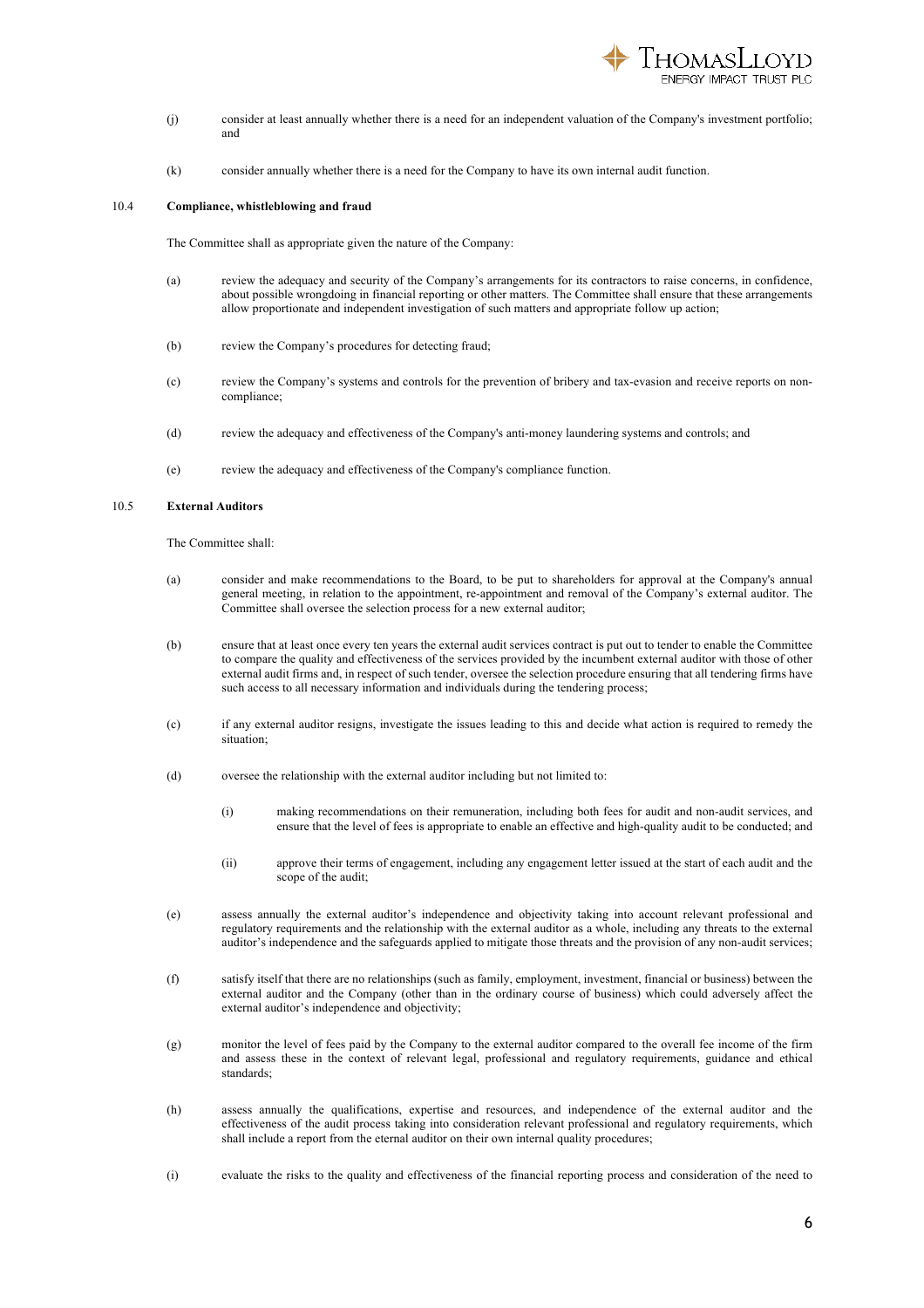

include the risk of withdrawal of the external auditor from the market in that evaluation in the light of the external auditor's communications with the Committee;

- (j) develop and recommend to the Board the Company's formal policy and thereafter implement such policy on the provision of non-audit services by the external auditor, including approval of non-audit services by the Committee and specifying the types of non-audit service to be pre-approved, and assessment of whether non-audit services have a direct or material effect on the audited financial statements. The policy should include consideration of the following matters:
	- (i) threats to the independence and objectivity of the external auditor and any safeguards in place, taking into account any relevant regulations and ethical guidance in this regard;
	- (ii) the nature of the non-audit services;
	- (iii) whether the audit firm is the most suitable supplier of the non-audit service;
	- (iv) the fees for the non-audit services, both individually and in aggregate, relative to the audit fee; and
	- (v) the criteria governing compensation;
- (k) meet regularly with the external auditor (including once at the planning stage before the audit and once after the audit at the reporting stage) and, meet with the external auditor at least once a year specifically to discuss the external auditor's remit and any issues arising from the audit;
- (l) discuss with the external auditor the factors that could affect audit quality and review and approve the annual audit plan, ensuring it is consistent with the scope of the audit engagement, having regard to the seniority, expertise and experience of the audit team;
- (m) review the findings of the audit with the external auditor. This shall include but not be limited to, the following:
	- (i) a discussion of any major issues which arose during the audit;
	- (ii) the external auditor's explanation of how the risks to audit quality were addressed;
	- (iii) any accounting and audit judgements;
	- (iv) the external auditor's view of their interactions with the Board and the alternative investment fund manager and investment manager, as applicable;
	- (v) levels of errors identified during the audit; and
	- (vi) the effectiveness of the audit;
- (n) review any representation letter(s) requested by the external auditor before they are signed by the Board;
- (o) review any response from the Board to the external auditor's findings and recommendations; and
- (p) review the effectiveness of the audit process, including an assessment of the quality of the audit, the handling of key judgements by the external auditor, and the external auditor's response to questions from the Committee.

#### **11 REPORTING RESPONSIBILITIES**

- 11.1 The Chair shall report formally to the Board on the Committee's proceedings after each meeting on all matters within its duties and responsibilities and shall also formally report to the Board on how it has discharged its responsibilities. This report shall include:
	- (a) the significant issues that it considered in relation to the financial statements (required under paragraph 10.1(a)) and how these were addressed;
	- (b) its assessment of the effectiveness of the external audit process (required under paragraph 10.5(h)), the approach taken to the appointment or reappointment of the external auditor, length of tenure of audit firm, when a tender was last conducted and advance notice of any retendering plans;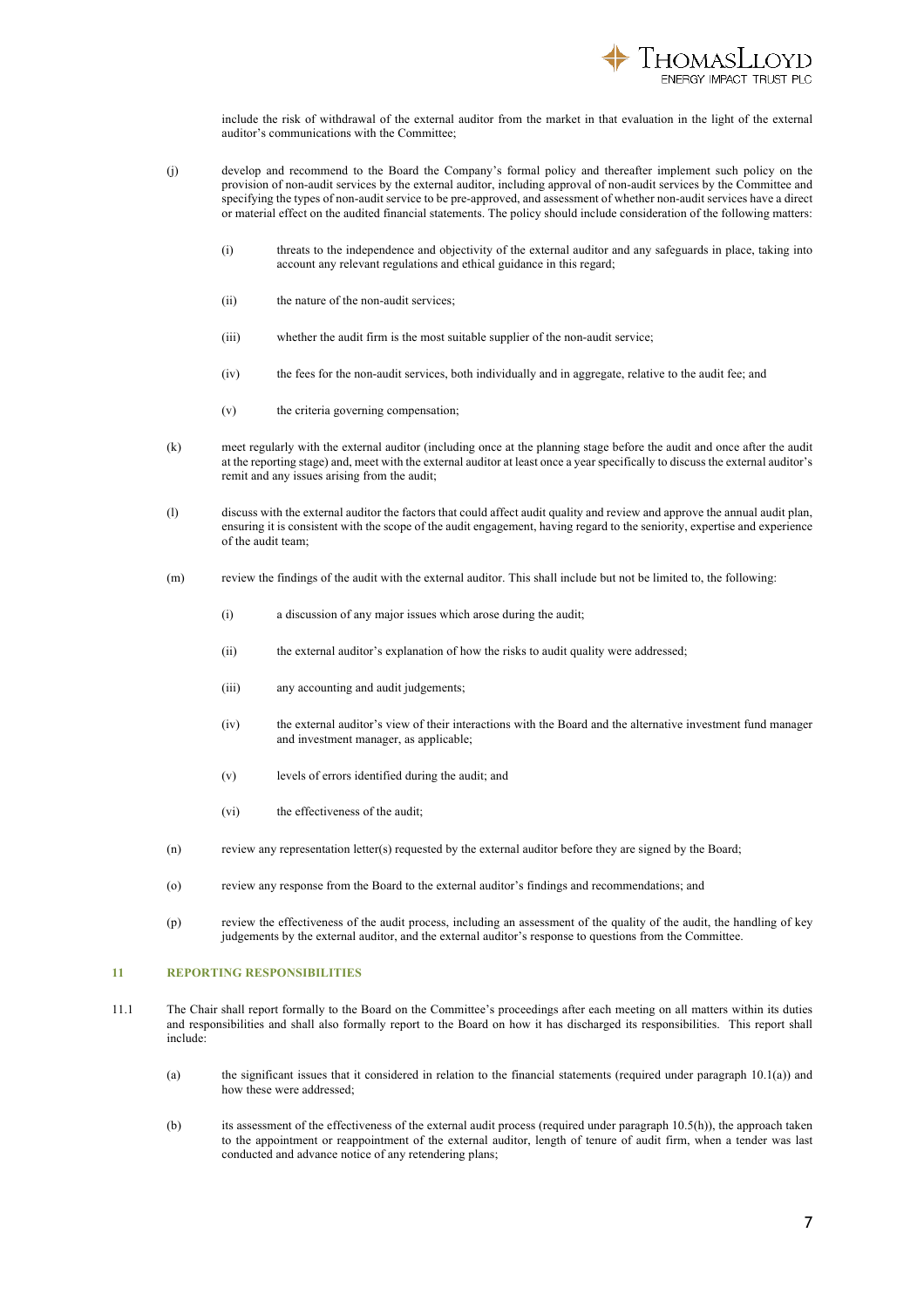

- (c) if the external auditor provides non-audit services, an explanation of how auditor objectivity and independence are safeguarded; and
- (d) any other issues on which the Board has requested the Committee's opinion.
- 11.2 The Committee shall make whatever recommendations to the Board it deems appropriate on any area within its remit where action or improvement is needed.
- 11.3 The Committee shall compile a report on its activities, including its membership and frequency of and attendance at its meetings, to be included in the Company's annual report. The report should include an explanation of how the Committee has addressed the effectiveness of the audit process (including the provision of non-audit services and an explanation of how, if the external auditor provides non-audit services to the Company, external auditor's objectivity and independence, is safeguarded); the significant issues that the Committee considered in relation to the financial statements and how these issues were addressed, having regard to matters communicated to it by the external auditor; its recommendation on the appointment or reappointment of the external auditor, including the length of the incumbent external auditor's tenure, when a tender was last conducted and any contractual provisions restricting the Committee's choice of external auditor, and the amount of fees paid to the external auditor for any of its services; and all information requirements set out in the Code.
- 11.4 In compiling the reports referred to in paragraphs 11.1 and 11.3, the Committee should exercise judgement in deciding which of the issues it considers in relation to the financial statements are significant, but should include at least those matters that have informed the Board's assessment of whether the Company is a going concern and the inputs to the Board's viability statement. The report to shareholders need not repeat information disclosed elsewhere in the annual report and accounts, but could provide crossreferences to that information.

# **12 OTHER MATTERS**

The Committee shall:

- 12.1 have access to sufficient resources in order to carry out its duties, including access to the Secretary or the external auditors for assistance as required:
- 12.2 be provided with appropriate and timely training, both in the form of an induction programme for new members and on an ongoing basis for all members;
- 12.3 give due consideration to relevant laws and regulations, the provisions of the AIC Code and the requirements of the Listing Rules published by the Financial Conduct Authority, the Prospectus Regulation Rules, the Disclosure Guidance and Transparency Rules, the Prospectus Regulation, the UK version of Directive 2011/61/EU of the European Parliament and of the Council of 8 June 2011 on Alternative Investment Fund Managers and amending Directives 2003/41/EC and 2009/65/EC and Regulations (EC) No 1060/2009 and (EU) No. 1095/2010; the Commission Delegated Regulation (EU) No 231/2013 of 19 December 2012 supplementing Directive 2011/61/EU of the European Parliament and of the Council with regard to exemptions, general operating conditions, depositaries, leverage, transparency and supervision which is part of UK law by virtue of the European Union (Withdrawal) Act 2018, as amended by The Alternative Investment Fund Managers (Amendment etc.) (EU Exit) Regulations 2019, the Market Abuse Regulation and any other applicable rules, as appropriate;
- 12.4 oversee any investigation of activities which are within its terms of reference;
- 12.5 work and liaise as necessary with all other Board committees, taking particular account of the impact of any risk management and internal controls being delegated to different committees; and
- 12.6 arrange for periodic reviews of its own performance and, at least annually, review its constitution and terms of reference to ensure it is operating at maximum effectiveness and recommend any changes it considers necessary to the Board for approval.

#### **13 AUTHORITY**

The Committee is authorised to:

- 13.1 seek any information it requires from any member of the Board or any director or employee of the alternative investment fund manager or investment manager or any other adviser (from time to time) in order to perform its duties;
- 13.2 obtain, at the Company's expense, independent legal, accounting or other professional advice on any matter within its terms of reference;
- 13.3 call any officers of the Company to be questioned at a meeting of the Committee as and when required; and
- 13.4 have the right to publish in the Company's annual report, details of any issues that cannot be resolved between the Committee and